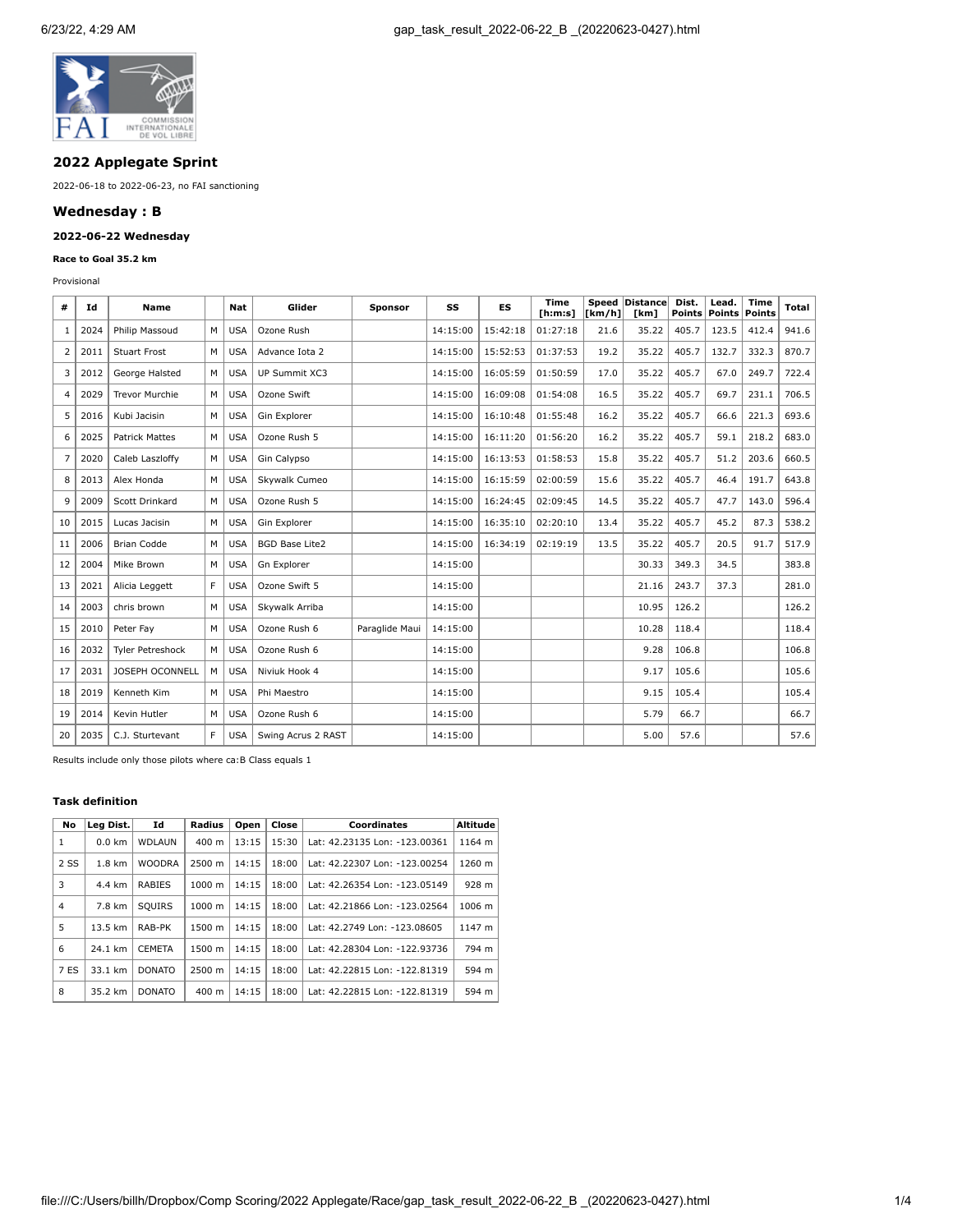# **Pilots not yet processed (NYP)**

|  | Td   | Name                |  |  |  |  |
|--|------|---------------------|--|--|--|--|
|  | 2007 | Michael Cook        |  |  |  |  |
|  | 2023 | Wade Lippincott     |  |  |  |  |
|  | 2037 | Alex Tenenbaum      |  |  |  |  |
|  | 2039 | Christopher Budicin |  |  |  |  |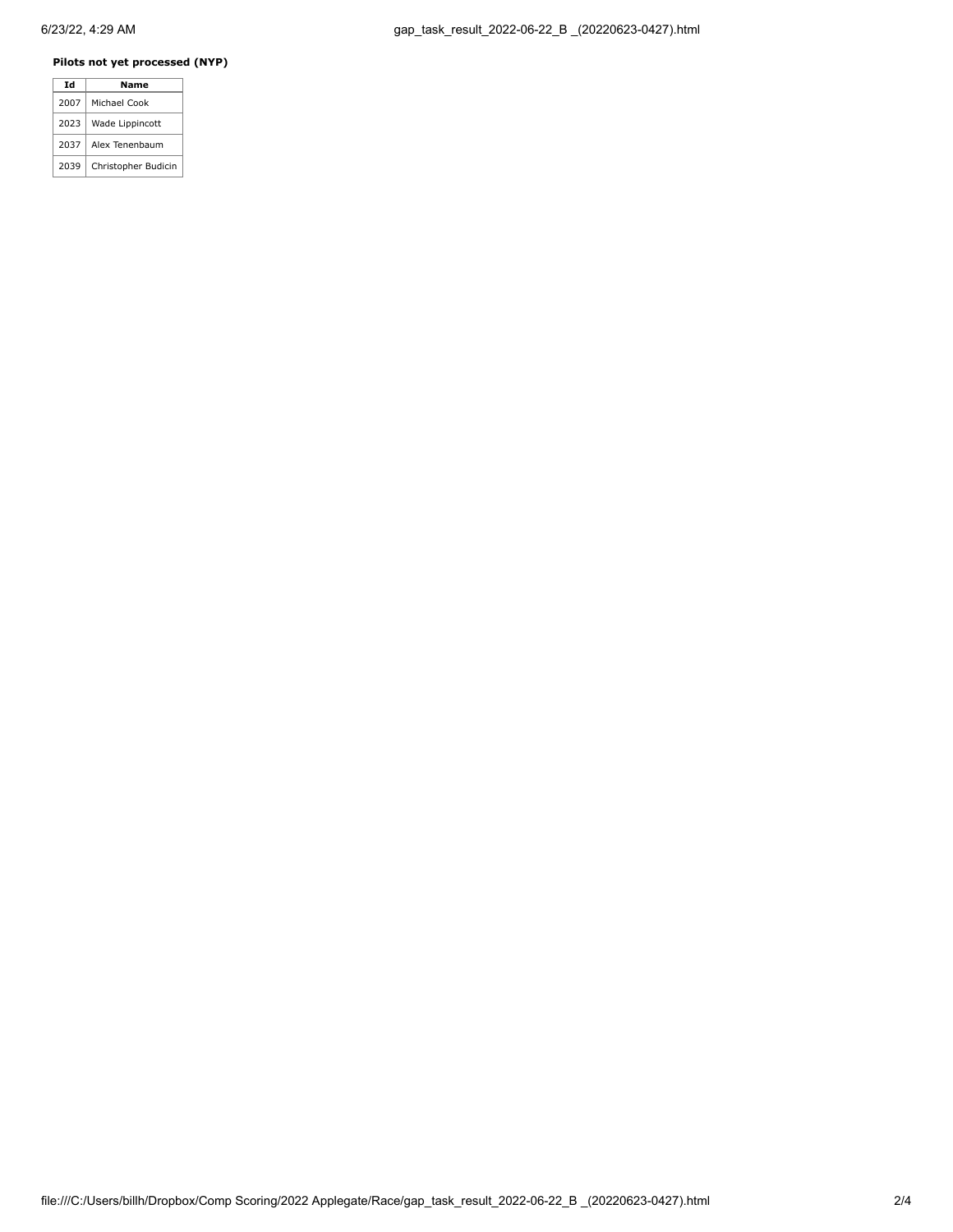## **Task statistics**

| param                           | value                     |
|---------------------------------|---------------------------|
| ss_distance                     | 31.36                     |
| task_distance                   | 35.224                    |
| launch_to_ess_distance          | 33.124                    |
| no_of_pilots_present            | 31                        |
| no_of_pilots_flying             | 31                        |
| no_of_pilots_lo                 | 15                        |
| no_of_pilots_reaching_nom_dist  | 16                        |
| no_of_pilots_reaching_es        | 16                        |
| no of pilots reaching goal      | 16                        |
| sum_flown_distance              | 741.848                   |
| best_dist                       | 35.224                    |
| best_time                       | 1.4253                    |
| worst_time                      | 2.3361                    |
| qnh_setting                     | 1013.25                   |
| no_of_pilots_in_competition     | 35                        |
| no_of_pilots_landed_before_stop | 0                         |
| sum_dist_over_min               | 589.945                   |
| sum_real_dist_over_min          | 589.945                   |
| sum_flown_distances             | 741.848                   |
| best_real_dist                  | 35.224                    |
| last_finisher_start_time        | 2022-06-22T14:15:00-07:00 |
| last_start_time                 | 2022-06-22T14:15:00-07:00 |
| first_start_time                | 2022-06-22T14:15:00-07:00 |
| first_finish_time               | 2022-06-22T15:40:31-07:00 |
| max_time_to_get_time_points     | 2.6191                    |
| goalratio                       | 0.5161                    |
| arrival_weight                  | 0                         |
| departure_weight                | 0                         |
| leading_weight                  | 0.162                     |
| time_weight                     | 0.4323                    |
| distance_weight                 | 0.4057                    |
| smallest_leading_coefficient    | 1.0076                    |
| available_points_distance       | 405.7009                  |
| available_points_time           | 432.2991                  |
| available_points_departure      | 0                         |
| available_points_leading        | 162                       |
| available_points_arrival        | 0                         |
| time_validity                   | 1                         |
| launch_validity                 | 1                         |
| distance_validity               | 1                         |
| stop_validity                   | 1                         |
| day_quality                     | 1                         |
| ftv_day_validity                | 1                         |
| time_points_stop_correction     | 0                         |

#### **Scoring formula settings**

| param      | value   |
|------------|---------|
| id         | GAP2021 |
| min dist   |         |
| nom dist   | 35      |
| nom time   | 1.25    |
| nom launch | 0.96    |